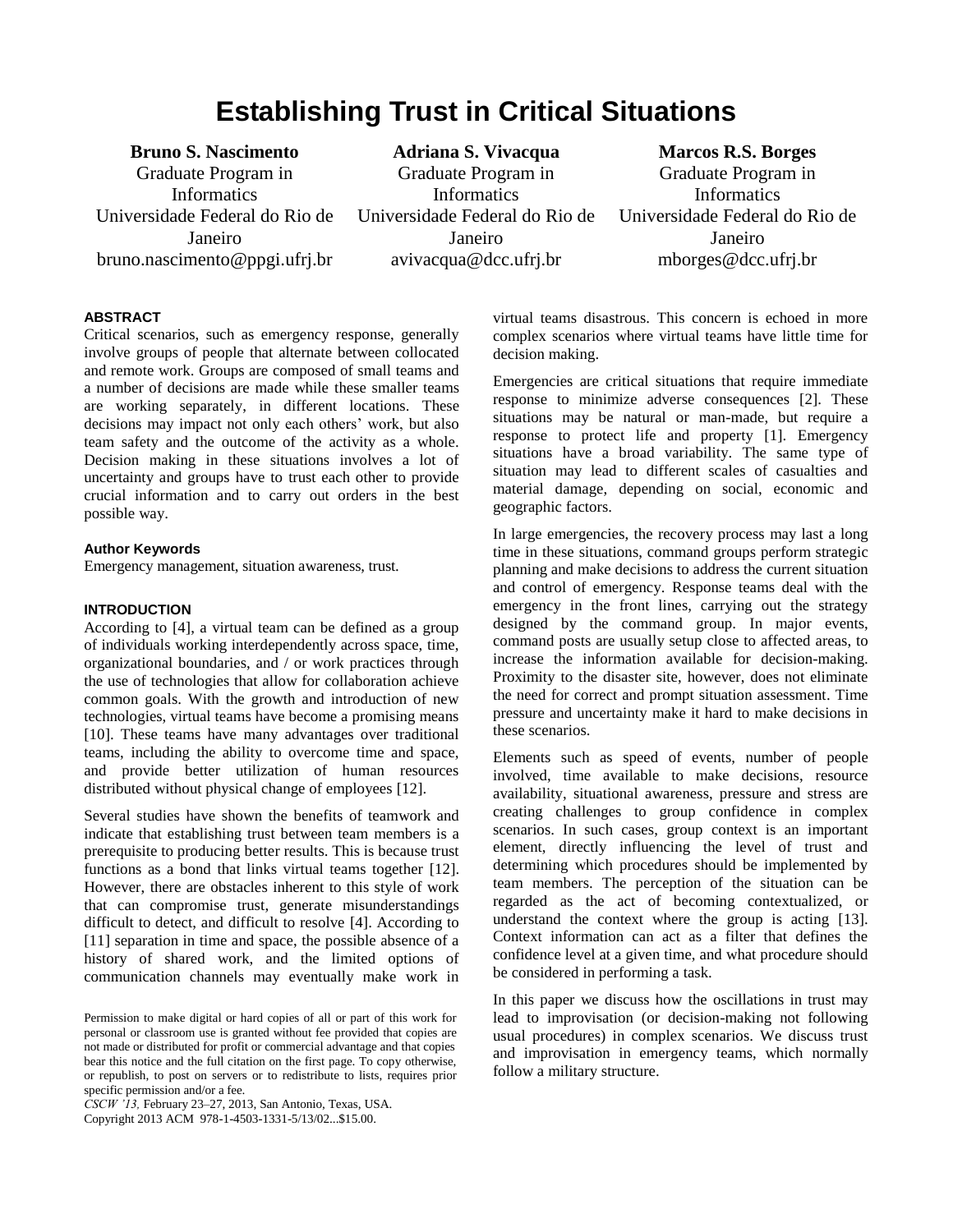## **TRUST AND IMPROVISATION IN EMERGENCY-RELATED TEAMWORK**

Context has a dynamic nature, as new events arise and new decisions are made, altering the situation. In emergency response, there are many examples of non-routine situations, that affect the team members' confidence in decisions, demanding real time improvisation in procedures. The World Trade Center emergency, for instance, has numerous examples of non-routine scenarios, unplanned that lead to impromptu decision making [\[11\]](#page-2-3). Another example is the case of Airbus's U.S. airline U.S. Airways, in which the pilot, due to a possible mechanical failure of the aircraft, opted to improvise, landing in the Hudson River, even though that went against usual emergency procedures [\[7\]](#page-2-7).

Our research group has a long history in the development of technologies to support emergency response organizations. In these groups, strong hierarchical principles of command, order, discipline and centralized power permeate the organization. These are some of the main principles that form the basis for the Command  $&$  Control (C2) structure of the Rio de Janeiro State Fire Department. In this structure, power and responsibility of command rest with a single individual.

According to [\[5\]](#page-2-8) both in military operations, and in urban activities of emergency response, this structure determines the division of individuals into two categories or groups: Command and Operation. These teams are virtually disjoint but need to work together and share knowledge in order to be successful in their activities.

The information necessary for decision-making in emergency situations may be related to either previous or current knowledge [\[3\]](#page-2-9). Previous knowledge is static and stored in maps, databases, plans and in people's minds. Current knowledge refers to contextual information about the situation, is subject to frequent modification and is essential for maintaining an awareness of the situation, which in turn enables decisions making. This information is provided in a collaborative manner, by response teams (usually working at the front lines) to the command post, thus maintaining them informed about the evolution of the situation. External events and the response teams' actions modify the scenario and, hence, the current contextual knowledge.

Communication between teams depends on the situation itself, and usually involves equipment such as: Radio, Personal Digital Assistants (PDAs), Smartphones, Tablet PCs and other devices that can be attached or embedded in uniforms, the so-called wearable devices. The command group is usually located in a room or an outpost, and can query data available at the organization's headquarters, transferring information to operation teams that are working in distinct points in the affected area. The higher the intensity of the disaster, the greater the number of people and organizations working, which makes it difficult to

communicate and manage knowledge, given the large volume of heterogeneous data [\[8\]](#page-2-10).

An important issue in this process is the low reliability of information in the affected area. Both Command and Operation groups are dealing with situations in which the context is constantly changing, not only due to the environment, but also because of the actions in response to the situation [\[9\]](#page-2-11). Moreover, the groups may perceive situations differently, which might lead to different response strategies. This may cause Operations teams to enact procedures that diverge from Command's determinations, and in certain cases, their actions can characterize an unexpected break the hierarchy and in decreased trust between groups.

# **DISCUSSION**

The occurrence of unplanned actions in complex scenarios and the potential breaks on the chain of command, create a need to develop and deploy new procedures in real time [\[11\]](#page-2-3). Based on the aforementioned observations, we seek to develop technologies to support work in this type of scenario. Some issues that require further research are: techniques to measure the trust among teams in complex scenarios and situation awareness and its influences on trust in virtual teams in complex problem solving.

#### **Measuring trust in teams**

According to [\[6\]](#page-2-12) trust levels directly influence a team in many ways: the processes of cooperation and collaboration, organizational commitment and morale, flexibility and cost reduction of coordination, knowledge transfer between team members, productivity, decision making processes, communication, the process of innovation and creativity in problem solving, supporting change initiatives, the effectiveness of leadership, labor relations, to name a few. Trust is a vital resource in any team. In a virtual team of emergency response, it is necessary to create indicators that show how much confidence one team or individual has on orders being given by another as that the scenario changes. One way to measure this would be to check the adherence to the recommended procedures by the operations teams.

#### **Situation awareness and trust**

One important aspect in emergency-related decision making is situation awareness. Maintaining an awareness of the situation is fundamental to understanding it and making the correct decisions. One frequent occurrence is that operations teams will have different information and a different perception of the situation than command teams, who are frequently remote. Their actions reflect this understanding rather than the command's perception. On the flipside, the command group has a global view which the operations teams lack. Thus, creating a better understanding of the situation on both ends is important to establish trust between teams.